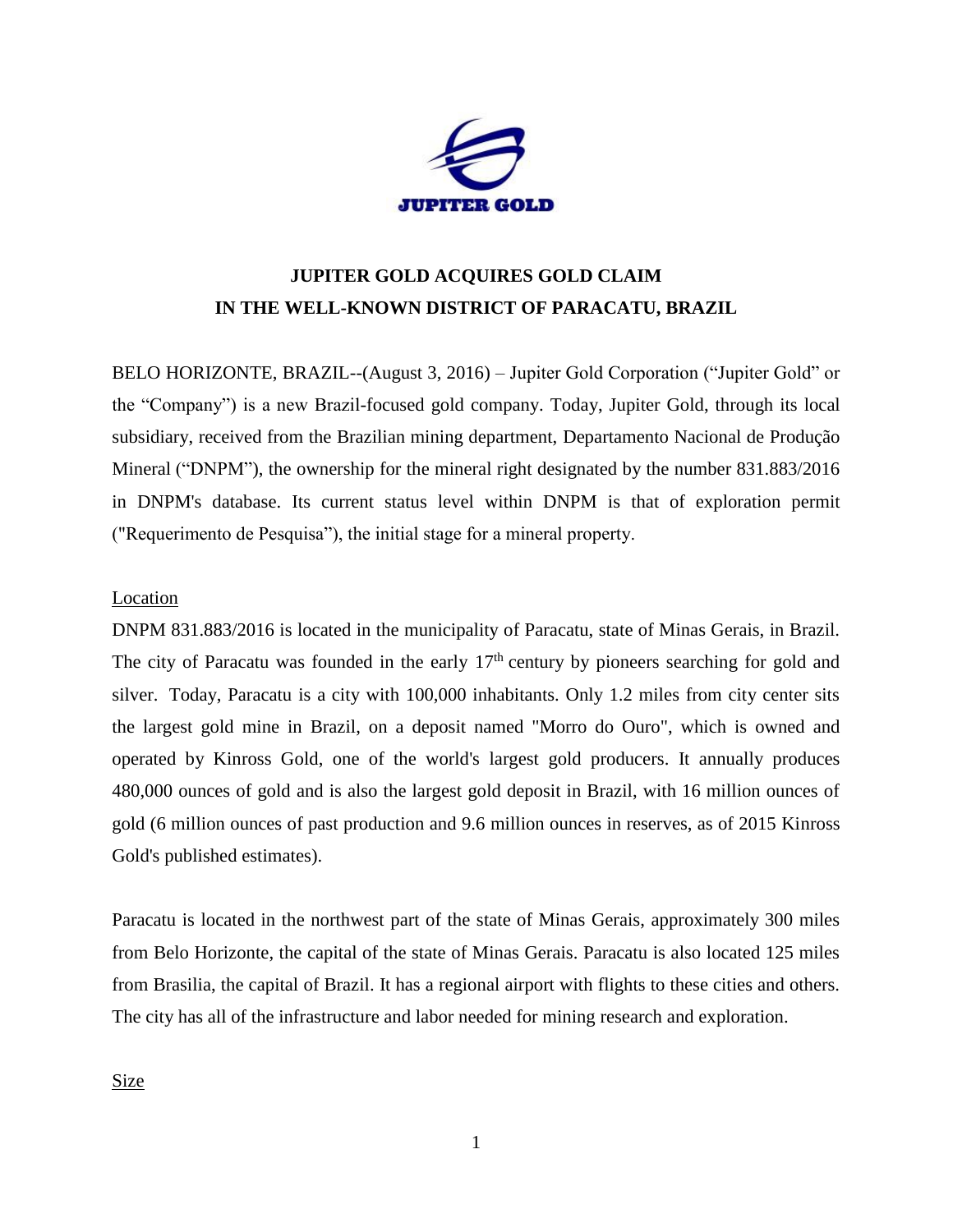# DNPM 831.883/2016 has a surface area of 312.66 hectares (approximately 773 acres).

# **Coordinates**

The coordinates of DNPM 831.883/2016 are as follows (using SIRGAS2000):

| Latitude                                        | Longitude               |
|-------------------------------------------------|-------------------------|
| $-17^{\circ}15'01''463$                         | $-46^{\circ}50'53''207$ |
| $-17^{\circ}15'56''063$                         | $-46^{\circ}50'53''207$ |
| $-17^{\circ}15'56''063$                         | $-46^{\circ}51'13''542$ |
| $-17^{\circ}15'56''560$                         | $-46°51'13"542$         |
| $-17^{\circ}15'56''560$                         | -46°51'47"557           |
| $-17^{\circ}15'56''065$                         | -46°51'47"557           |
| $-17^{\circ}15'56''034$ $-46^{\circ}51'47''557$ |                         |
| $-17^{\circ}15'56''034$                         | -46°51'50"753           |
| $-17^{\circ}14'56''524$                         | -46°51'50"753           |
| $-17^{\circ}14'56''524$                         | $-46^{\circ}50'53''207$ |
| $-17^{\circ}15'01''463$                         | l-46°50'53''207         |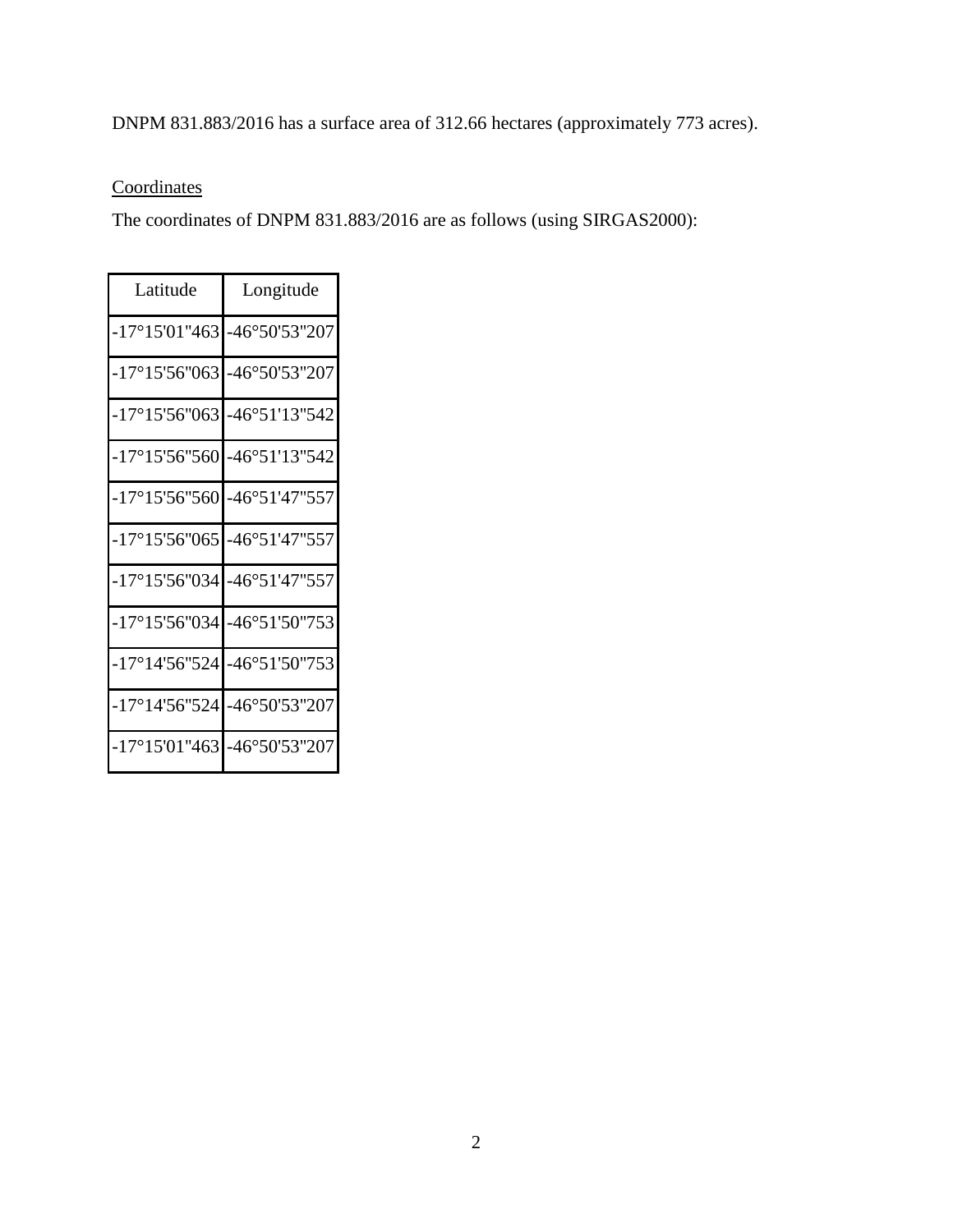



Map – Mineral Right DNPM 831.883/2016

#### Other Information

There has been extensive gold production in the Paracatu region from alluvial deposits, mainly along a river stream called "Córrego do Ouro" and also known as "Córrego do Rico." This watercourse that starts near Morro do Ouro mine has, for millions of years, eroded rock and transported gold for the formation of alluvial deposits. Our mineral right DNPM 831.883/2016 is crossed by such watercourse.

In local research a simple alluvial operation in an area downstream from our mineral right DNPM 831.883/2016 has claimed annual production of 4,000 ounces of gold, although we have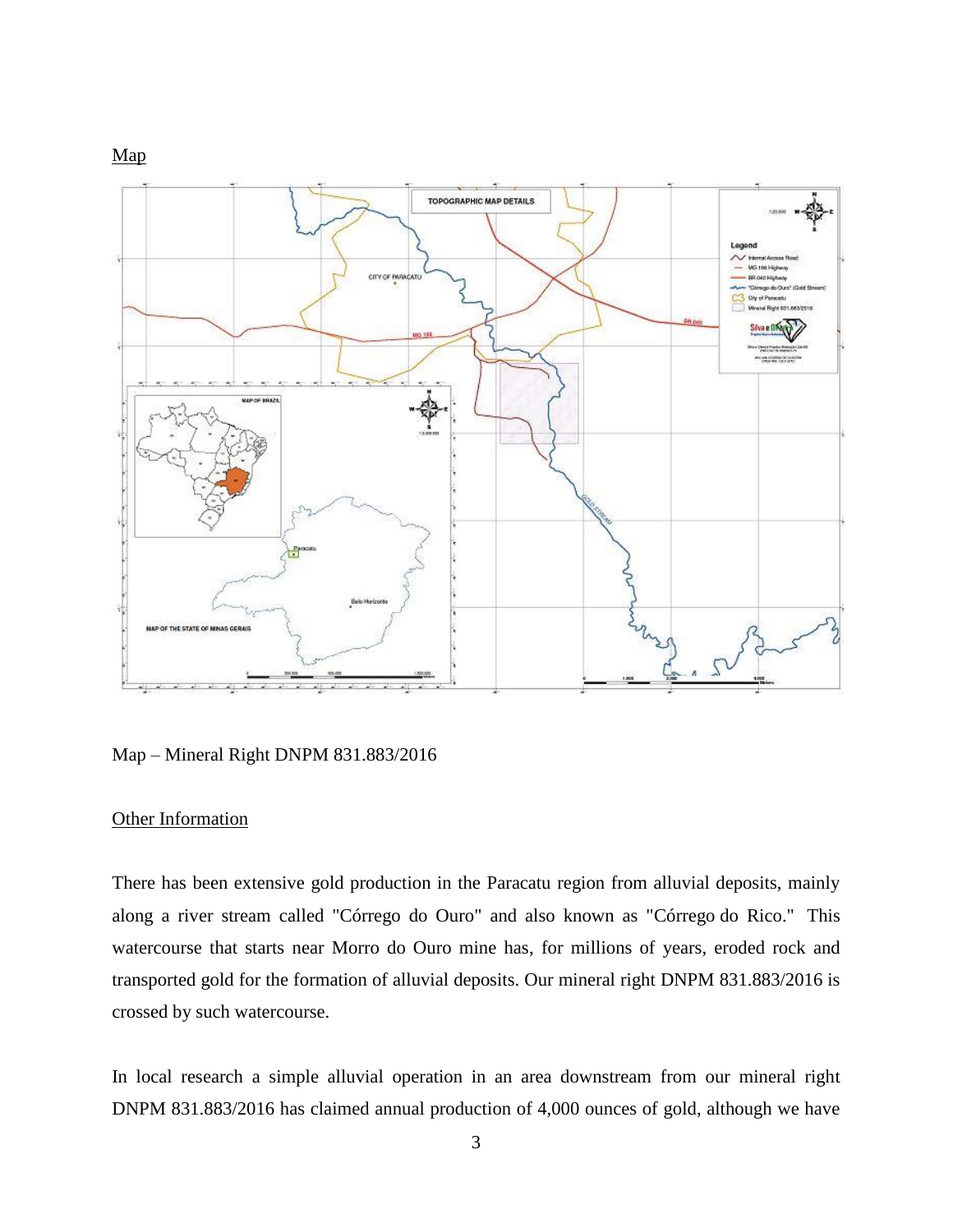not verified such data. Our mineral right DNPM 831.883/2016 is located upstream from such locale, and thus geographically closer to Morro do Ouro mine.

Mineralization in DNPM 831.883/2016 is likely to be secondary and gold could potentially be retrieved from the alluvium by GRUs.

### Industry Guide 7 Compliance

We note that that as of now this property is without known reserves, according to such the definition under the SEC's Industry Guide 7. In further compliance with Industry Guide 7, we state that our proposed program for this area is exploratory in nature.

# **About Jupiter Gold Corporation**

Jupiter Gold Corporation ("Jupiter Gold") is focused on gold projects in Brazil. More information on Jupiter Gold is at [www.jupitergoldcorp.com.](../../../../../../../../../../../../../../../Downloads/www.jupitergoldcorp.com)

## **Safe Harbor Statement**

*This press release contains forward-looking statements made under the "safe harbor" provisions of the U.S. Private Securities Litigation Reform Act of 1995. Forward looking statements are based upon the current plans, estimates and projections of Jupiter Gold Corporation's management and are subject to risks and uncertainties, which could cause actual results to differ from the forward- looking statements. Such statements include, among others, those concerning market and industry segment growth and demand and acceptance of new and existing products; any projections of production, reserves, sales, earnings, revenue, margins or other financial items; any statements of the plans, strategies and objectives of management for future operations; any statements regarding future economic conditions or performance; uncertainties related to conducting business in Brazil, as well as all assumptions, expectations, predictions, intentions or beliefs about future events. Therefore, you should not place undue reliance on these forward-looking statements. The following factors, among others, could cause actual results to*